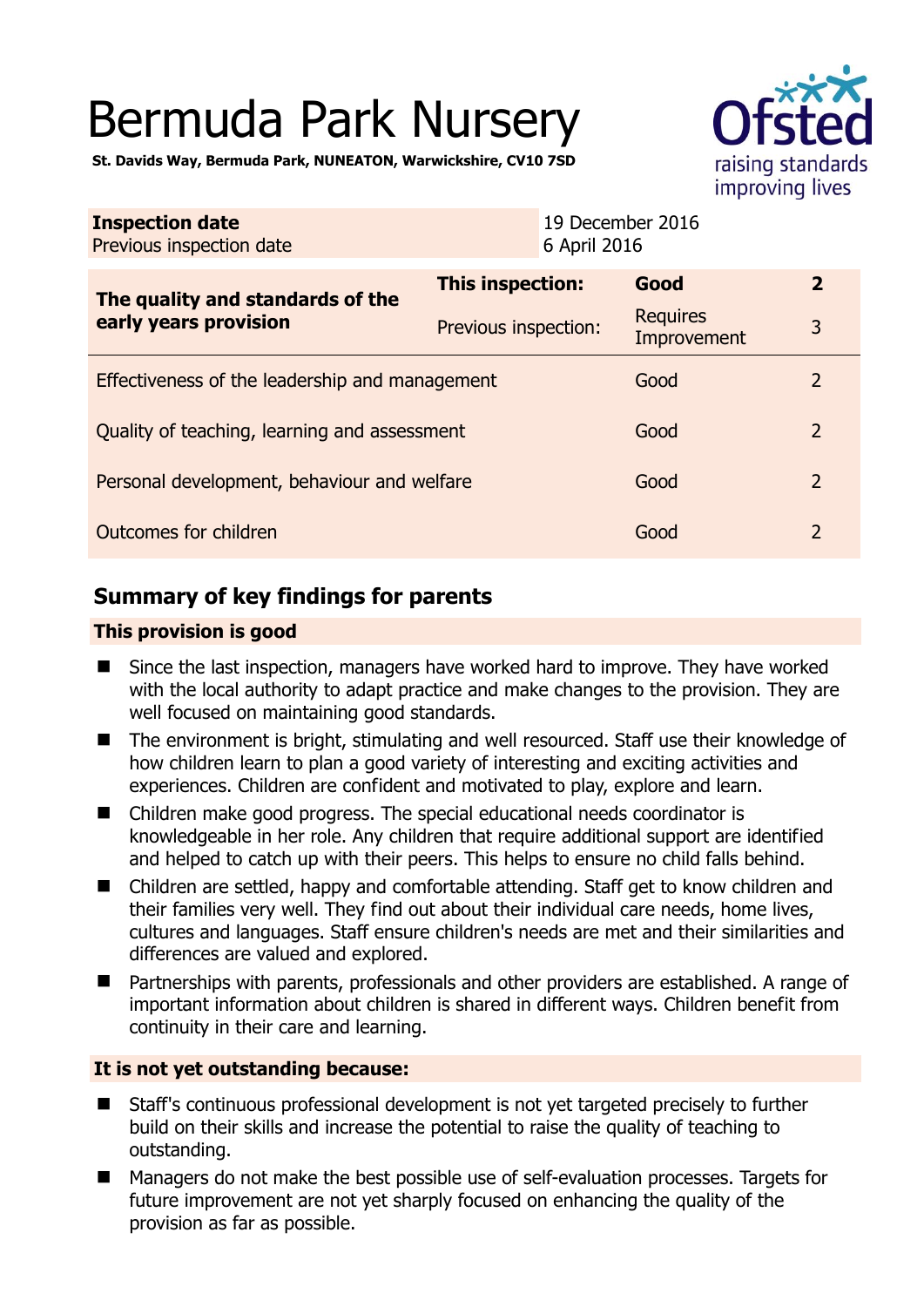## **What the setting needs to do to improve further**

#### **To further improve the quality of the early years provision the provider should:**

- enhance staff's continuous professional development and build on the already good quality teaching to increase the potential to raise the standard to outstanding
- $\blacksquare$  strengthen self-evaluation processes and set even more ambitious targets for the future to help enhance the quality of the provision as far as possible.

#### **Inspection activities**

- The inspector observed the quality of teaching during activities indoors and outside. She assessed the impact this has on children's learning.
- The inspector completed a joint observation with the manager.
- The inspector held a meeting with the management team. She looked at relevant documentation, such as children's records.
- The inspector discussed the self-evaluation with the management team and checked evidence of the suitability of staff working in the nursery.
- The inspector spoke to children and parents during the inspection and took account of their views.

#### **Inspector**  Josephine Heath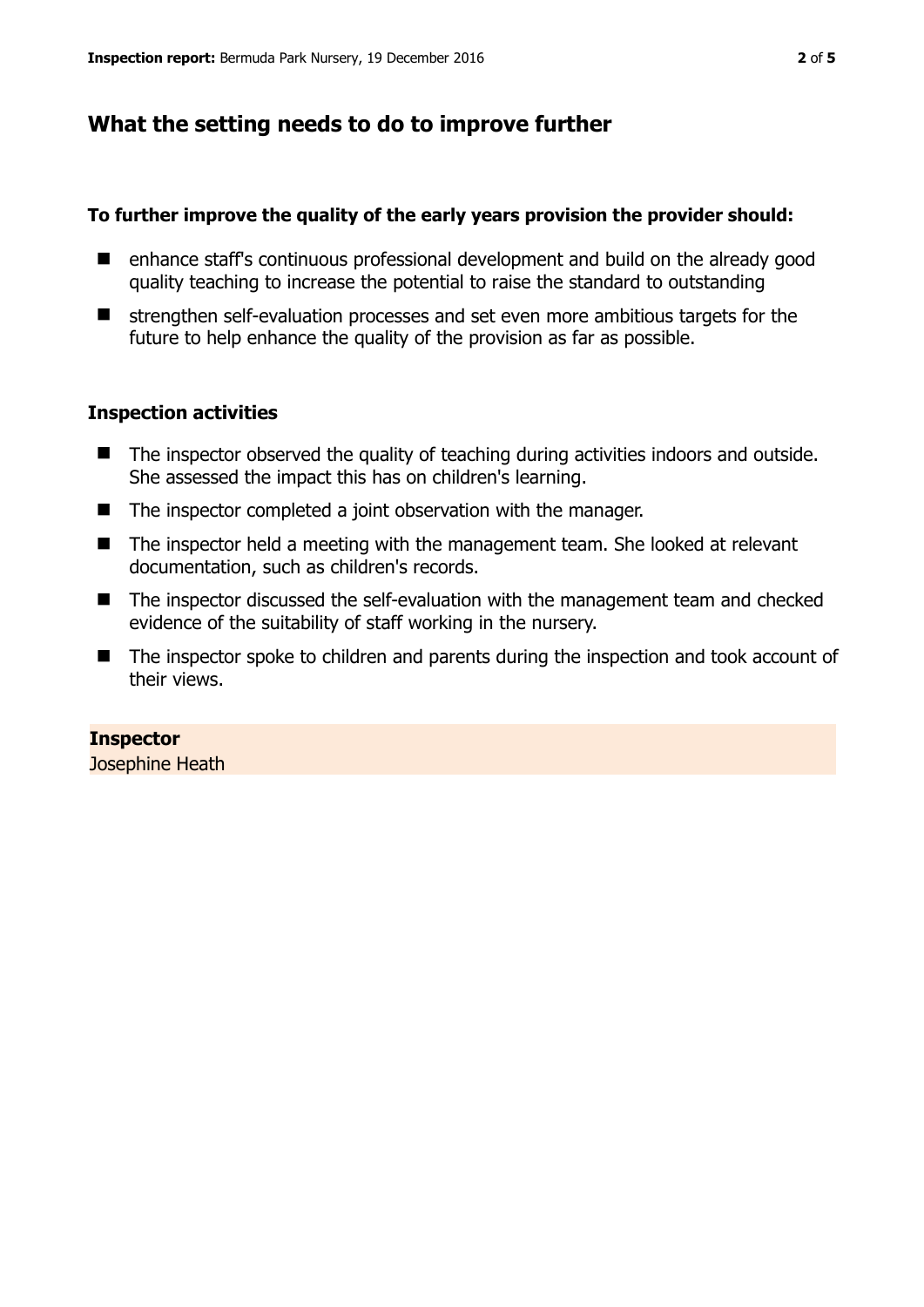### **Inspection findings**

#### **Effectiveness of the leadership and management is good**

Managers fully understand their roles and responsibilities, ensuring all legal requirements are met. Most staff are qualified. Staff are well supervised. They are observed and have regular meetings with management. They also have access to some training. This has a positive impact on the quality of care and education provided. The arrangements for safeguarding are effective. Managers and staff are knowledgeable about government safeguarding legislation. They know what to do if they have any concerns about a child's welfare. The nursery is thoroughly risk assessed and daily safety checks are conducted by staff. Managers monitor health and safety processes. They ensure the correct number of staff are well deployed throughout the nursery. This helps to keep children safe.

#### **Quality of teaching, learning and assessment is good**

The quality of teaching is good. Staff skilfully adapt activities to suit the age groups of children attending and meet their individual learning needs. For example, all children enjoy opportunities to be creative and use their imaginations. Babies are provided with experiences where they can explore paint. Staff encourage them to use their hands, fingers or brushes to manipulate the paint and make marks. Young children spend time using play dough to make shapes and models. Staff show them how the materials can be used and combined in different ways. Older children are given opportunities to use a variety of materials to make Christmas figures. Staff encourage them to think about what they are doing and independently decide how to use the equipment. Managers have a good overview of children's progress, helping to ensure they continually progress well.

#### **Personal development, behaviour and welfare are good**

Children's physical well-being is promoted. Staff sensitively follow children's care routines and ensure they benefit from exactly what they need during the day. Staff offer children a range of nutritious snacks and meals. They also always ensure fresh drinking water is available. Staff ensure children adopt good hygiene routines. They talk to children about the importance of eating well and staying clean. Staff ensure children benefit from plenty of fresh air. They also encourage exercise. Children enjoy dancing, playing chasing games that require them to run around and negotiate the space available or riding on wheeled vehicles, helping to build on their physical skills. Children behave well. They learn to share, take turns and play well together. They also enjoy the responsibility of small tasks, such as tidying away or clearing their plates after meals.

#### **Outcomes for children are good**

All children progress well in their development and acquire the key skills they need for the next stage of their learning. Children are independent. They make choices about what they want to do and learn to manage their own care needs. Children develop good communication and language skills. They listen to staff and follow instructions. They are beginning to speak clearly and are able to respond to questions. They particularly enjoy opportunities to sing familiar rhymes and songs. Older children's literacy and mathematical skills are developing well. They competently count, identify shapes, explore size and use positional language. Children can recognise letters and write their own names.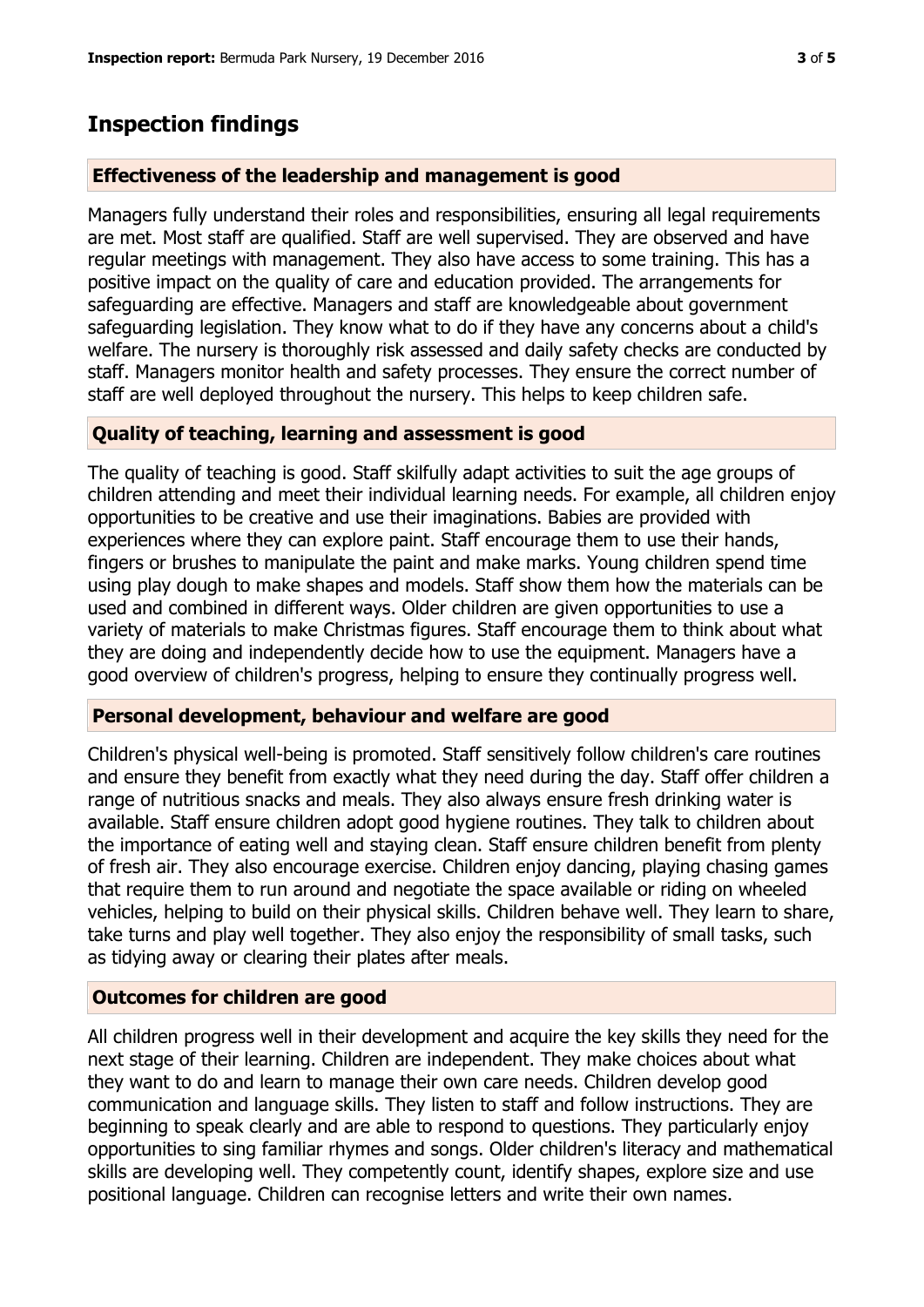## **Setting details**

| Unique reference number                             | EY478257                            |
|-----------------------------------------------------|-------------------------------------|
| <b>Local authority</b>                              | Warwickshire                        |
| <b>Inspection number</b>                            | 1048113                             |
| <b>Type of provision</b>                            | Full-time provision                 |
| Day care type                                       | Childcare - Non-Domestic            |
| <b>Registers</b>                                    | Early Years Register                |
| Age range of children                               | $0 - 4$                             |
| <b>Total number of places</b>                       | 87                                  |
| Number of children on roll                          | 118                                 |
| <b>Name of registered person</b>                    | Nuneaton and Bedworth Leisure Trust |
| <b>Registered person unique</b><br>reference number | RP532867                            |
| Date of previous inspection                         | 6 April 2016                        |
| <b>Telephone number</b>                             | 02476400581                         |

Bermuda Park Nursery was registered in 2014. The nursery employs 21 members of childcare staff. Of these, 20 hold appropriate early years qualifications at level 2 and above. The nursery opens from Monday to Friday, 51 weeks of the year. Sessions are from 7.30am until 6pm. The nursery provides funded early education for three- and four-yearold children. The nursery supports children who have special educational needs or disabilities and children who speak English as an additional language.

This inspection was carried out by Ofsted under sections 49 and 50 of the Childcare Act 2006 on the quality and standards of provision that is registered on the Early Years Register. The registered person must ensure that this provision complies with the statutory framework for children's learning, development and care, known as the early years foundation stage.

Any complaints about the inspection or the report should be made following the procedures set out in the guidance 'Complaints procedure: raising concerns and making complaints about Ofsted', which is available from Ofsted's website: www.gov.uk/government/organisations/ofsted. If you would like Ofsted to send you a copy of the guidance, please telephone 0300 123 4234, or email enquiries@ofsted.gov.uk.